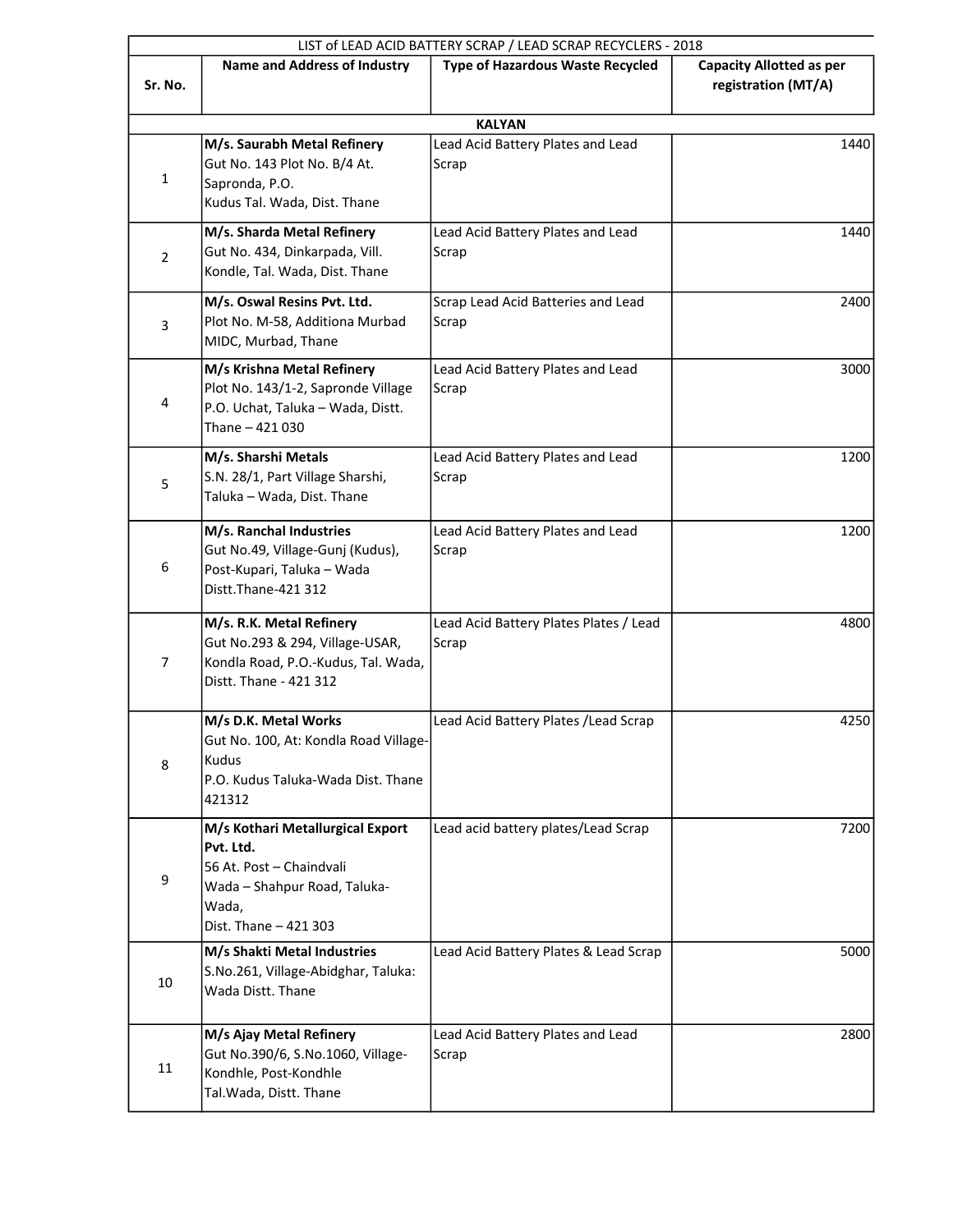| 12 | M/s. S. S. Enterprises<br>Gut No.98, Kondla Road, Village-<br>Kudus,<br>Taluka - Wada,<br>Distt. Thane - 421 312                                       | Lead Acid Battery Plates/Lead Scrap                                         | 4800 |
|----|--------------------------------------------------------------------------------------------------------------------------------------------------------|-----------------------------------------------------------------------------|------|
| 13 | M/s. Deshmukh Lead Pvt. Ltd.<br>S.No.63/4/1B, Wada - Manor Road,<br>At Post Varale, Taluka - Wada, Distt.<br>Thane - 421 303                           | Lead Acid Battery Plates & Lead Scrap                                       | 8000 |
| 14 | M/s. G.N. Metal Refinery<br>Survey No.125, Ghonsai<br>Tal. Wada, Distt. Thane - 421 312                                                                | Lead Acid Battery Plates/Lead Scrap                                         | 2880 |
| 15 | M/s. Indore Metal Corporation<br>Survey No.397/p, Dinkar Pada,<br>Kondla Road, KUDUS Taluka-Wada,<br>Distt. Thane                                      | Lead Acid Battery Plates/Lead Scrap                                         | 3600 |
| 16 | M/s. Samrat Udyog<br>Plot No.147, Village - Sapronda,<br>Post: Kudus, Tal: Wada, Distt: Thane                                                          | Lead Acid Battery Plates/Lead Scrap                                         | 3000 |
| 17 | M/s. Samico International<br>Plot No. 155, Village Sapronda, Post<br>Kudus<br>Tal. Wada, Dist. Thane                                                   | Lead Acid Battery Plates & Lead Scrap                                       | 2400 |
| 18 | M/s. Sarita Metal Refinery<br>Gut No:53, Village: Supande, Post:<br>Kanchad, Tal. Wada, Dist: Thane                                                    | Lead Scrap, Lead acid Battery Scrap                                         | 2000 |
| 19 | M/s. S.H. Metal Works<br>Plot no: 4, Gut no: 495 & 498 Village: Dross & Concentrate of the Capacity<br>Kondale, Post: Kudus, Tal: Wada,<br>Dist: Thane | Lead Acid Battery Scrap/Plates, Lead                                        | 1500 |
| 20 | M/s. Raj Metal Refinery<br>Gut no: 143, Plot no: 5, Uchat Road,<br>Village:<br>Sapronde, Tal: Wada, Dist: Thane                                        | Lead Acid Battery Scrap/Plates, Lead<br>Dross & Concentrate of the Capacity | 2400 |
| 21 | M/s. S. K. Metal Works<br>Plot No. 5, Gut No. 495 & 498,<br>Village Kondale,<br>Post Kudus, Tal. Wada, Dist. Thane                                     | Lead Acid Battery Plates & Lead Scrap                                       | 1500 |
| 22 | M/s. Welcome Metal Refinery<br>Gut No. 420, Village: Usar, Post:<br>Kudus, Tal. Wada, Dist. Thane                                                      | Lead Acid Battery Plates/Lead Scrap                                         | 1500 |
| 23 | M/s. Nobel Metals Processing (I)<br>Pvt. Ltd.<br>Sr. NO. 225, Plot No. 05, Village<br>Bilavali, Tal. Wada, Dist. Thane                                 | Lead and Lead Ingots                                                        | 1500 |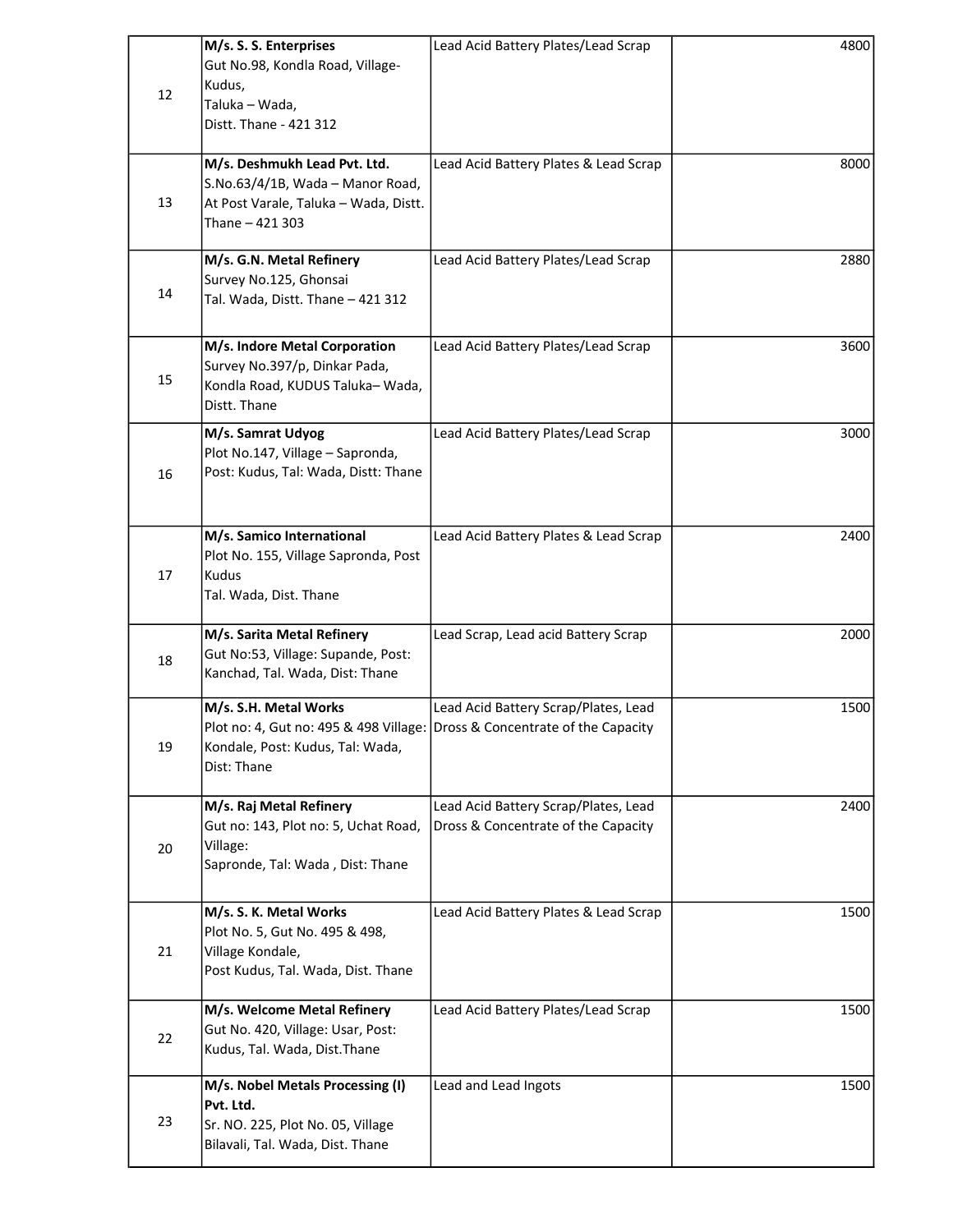| 24 | M/s. M. D. Industries,<br>G. No. 409 & 411, Vill. Usar,                                                                                                    | Lead Acid Battery                                                                      | 1000 |  |
|----|------------------------------------------------------------------------------------------------------------------------------------------------------------|----------------------------------------------------------------------------------------|------|--|
|    | Motyachapada, Tal. Wada, Dist.<br>Thane                                                                                                                    |                                                                                        |      |  |
|    | <b>THANE</b>                                                                                                                                               |                                                                                        |      |  |
| 25 | M/s. Hans Enterprises<br>1 Meera Golani Complex Opp. Vasai<br>Vajreshwari Road Vasai (East), Dist.<br>Thane - 401 208                                      | Lead Acid Battery Plates & Lead Scrap                                                  | 1800 |  |
| 26 | M/s. Simplex India<br>4 Sativali Nagar, Khakhami<br>Indlustrial Complex Ahmedabad<br>Bombay Highway Vasai Dist. Thane                                      | Lead Acid Battery Plates and Lead<br>Scrap                                             | 600  |  |
| 27 | M/s. N.V. Metals and Alloys<br>Plot No. 310, Near Shri Hari Fabric<br>Village,<br>Umroli, Taluka Palghar (Palghar<br>Baiser Road)<br>Dist. Thane - 401 404 | Lead Acid Battery Plates and Lead<br>Scrap                                             | 600  |  |
| 28 | M/s. Nikhil Metals Works<br>At. Village Umroli, Taluka Palghar,<br>Boisar Road, Plot No. 313, Near Shri<br>Hari Fabrics Dist. Thane                        | Lead Acid Battery Plates & Lead Scrap                                                  | 720  |  |
| 29 | M/s. Jarsons Metal<br>18 Ganesh Industrial Estate,<br>National Highway No. 8, Walive<br>Tungar Fhata, Post Sativali Vasai<br>(East), Dist. Thane - 401 208 | Lead acid battery plates/Lead scrap                                                    | 6000 |  |
| 30 | M/s. Mahalaxmi Metal Works &<br><b>Alloys</b><br>Plot No.127, Savroli, Tal. Talsari,<br>Distt. Thane                                                       | Lead Acid Battery Plates and Lead<br>Scrap                                             | 2200 |  |
| 31 | M/s. Shanti Metal Refinery<br>Near Service Station, Kaman Road,<br>Sativali,<br>Vasai(East), District - Thane - 401<br>202                                 | Lead Acid Battery Plates & Lead Scrap                                                  | 1500 |  |
| 32 | M/s. Mahalaxmi Metal Works &<br>Alloys Pvt. Ltd.<br>S. No. 108, Village Pali, Tal. Wada,<br>Dist. Palghar                                                  | Battery Scrap, Tin All types of Lead<br>and Lead alloys scrap, Antimony &<br>Aluminium | 1200 |  |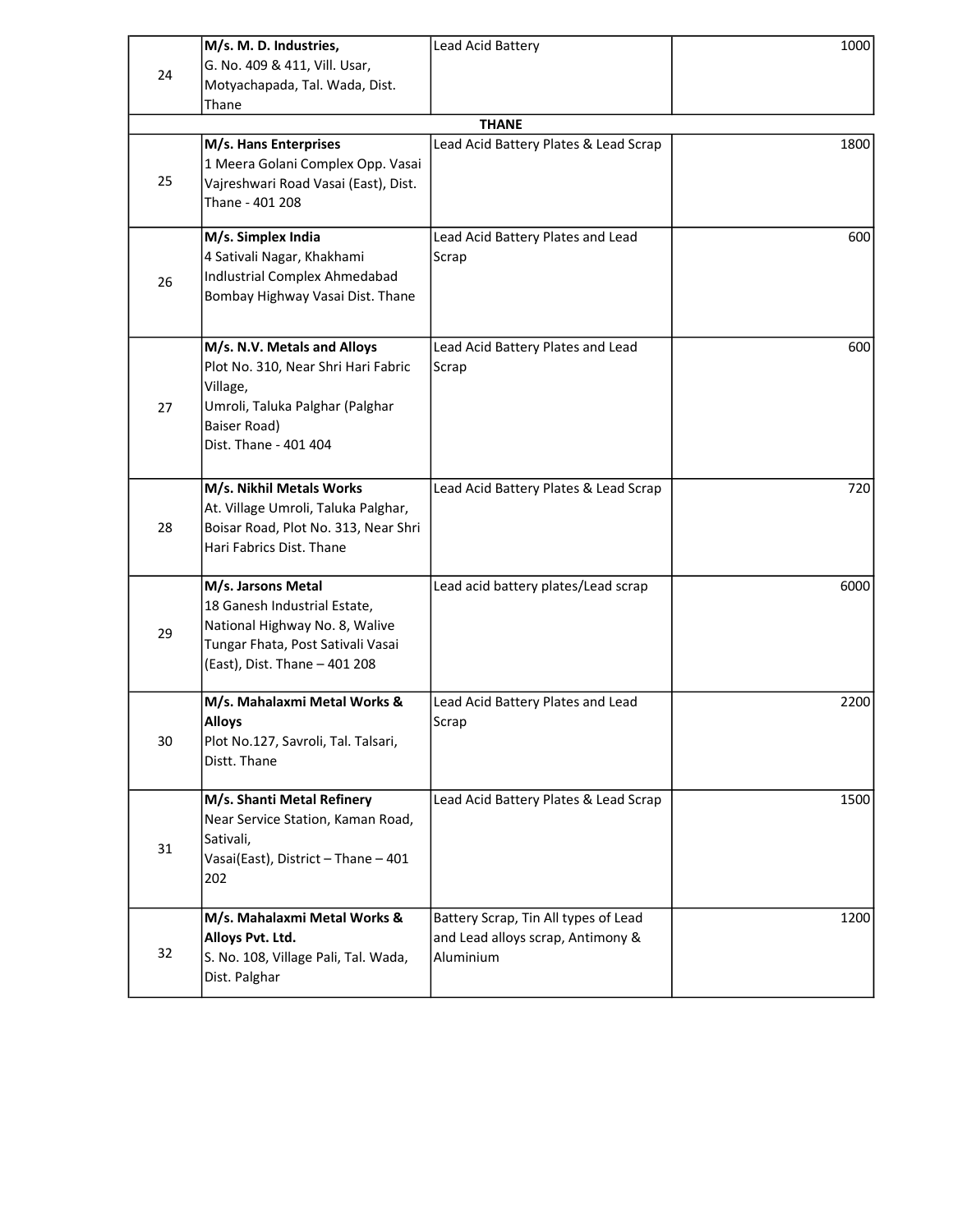|                                                                                                                                                                        | <b>PUNE</b>                                                           |        |
|------------------------------------------------------------------------------------------------------------------------------------------------------------------------|-----------------------------------------------------------------------|--------|
| M/s. MRJS Lead Pvt. Ltd.<br>GAT No. 72 Village Dhanore, Behind<br>PCS Industries Ltd., Alanddi - Markal<br>Road, Tal. Khed, Dist. Pune-412 105                         | Lead Acid Battery Plates and Lead<br>Scrap                            | 1500   |
| M/s. Chloride Metal Ltd.<br>Gat No.1241, 1242, Markal Taluka-<br>Khed, Distt. Pune- 412 105                                                                            | Lead Acid Battery Plates Lead Scrap<br><b>Lead Ashes and Residues</b> | 72000  |
| M/s. Sakshi Auto Parts Pvt. Ltd.<br>Gat. No. 1427/1-2, Shikrapur, Tal.<br>Shirur, Dist. Pune                                                                           | Lead acid battery plates/Lead scrap                                   | 10,000 |
| M/s. S.K. Naik and Sons<br>S.No. 50/15, Narhe Viallge, Tal:<br>Haveli, Dist: Pune                                                                                      | Lead Acid Battery Scrap/lead Copper<br>Alloy                          | 1800   |
| M/s. Pranam Enterprises,<br>S. No. 286/1/6, Next to Bodhe<br>Warehouse, Village Vavli, Devachi,<br>Tal. Haveli, Dist. Pune                                             | <b>Lead Acid Batteries</b>                                            | 3000   |
| M/s. Tandon Metal Pvt. Ltd.<br>Gat No.1242, Markal<br>Taluka-Khed, Distt.Pune<br>Maharashtra-412 105                                                                   | Lead Acid Battery Plates Lead Scrap<br><b>Lead Ashes and Residues</b> | 24000  |
| M/s. Shah Battery Industries,<br>Plot No. C-16, MIDC Baramati, Tal.<br>Baramati, Dist. Pune                                                                            | Scrap Lead Acid Battery                                               | 2000   |
| M/s. P. B. Melters,<br>G. No. 123, Kurli, Mohiroad, Tal.<br>Chakan, Dist. Pune                                                                                         | Scrap Lead Acid Battery                                               | 1200   |
| M/s. Sigma & Electric<br><b>Manufacturing Corporation Pvt.</b><br>Ltd.<br>Unit 1, Gat No. 154/155, Mahalunge<br>Chakan-Telegaon Road, Chakan, Tal.<br>Khed, Dist. Pune | Copper Scrap / Druid                                                  | 2000   |
|                                                                                                                                                                        | <b>KOLHAPUR</b>                                                       |        |
| M/s. Nayan Metal Pvt. Ltd.<br>D-6 MIDC, Lote Parshuram, Tal.<br>Khed, Dist. Ratnagiri-415 722                                                                          | Lead Acid Battery Plates/ Lead Scrap                                  | 960    |
| M/s. Sterling Lead Pvt. Ltd.<br>Plot No. A-210, A-217, Kagal-<br>Halkanangate Five Star Indl. Estate,<br>Halasavade Tal. Karveer, Dist.<br>Kolhapur                    | Lead acid battery plates/Lead Scrap                                   | 7200   |
|                                                                                                                                                                        |                                                                       |        |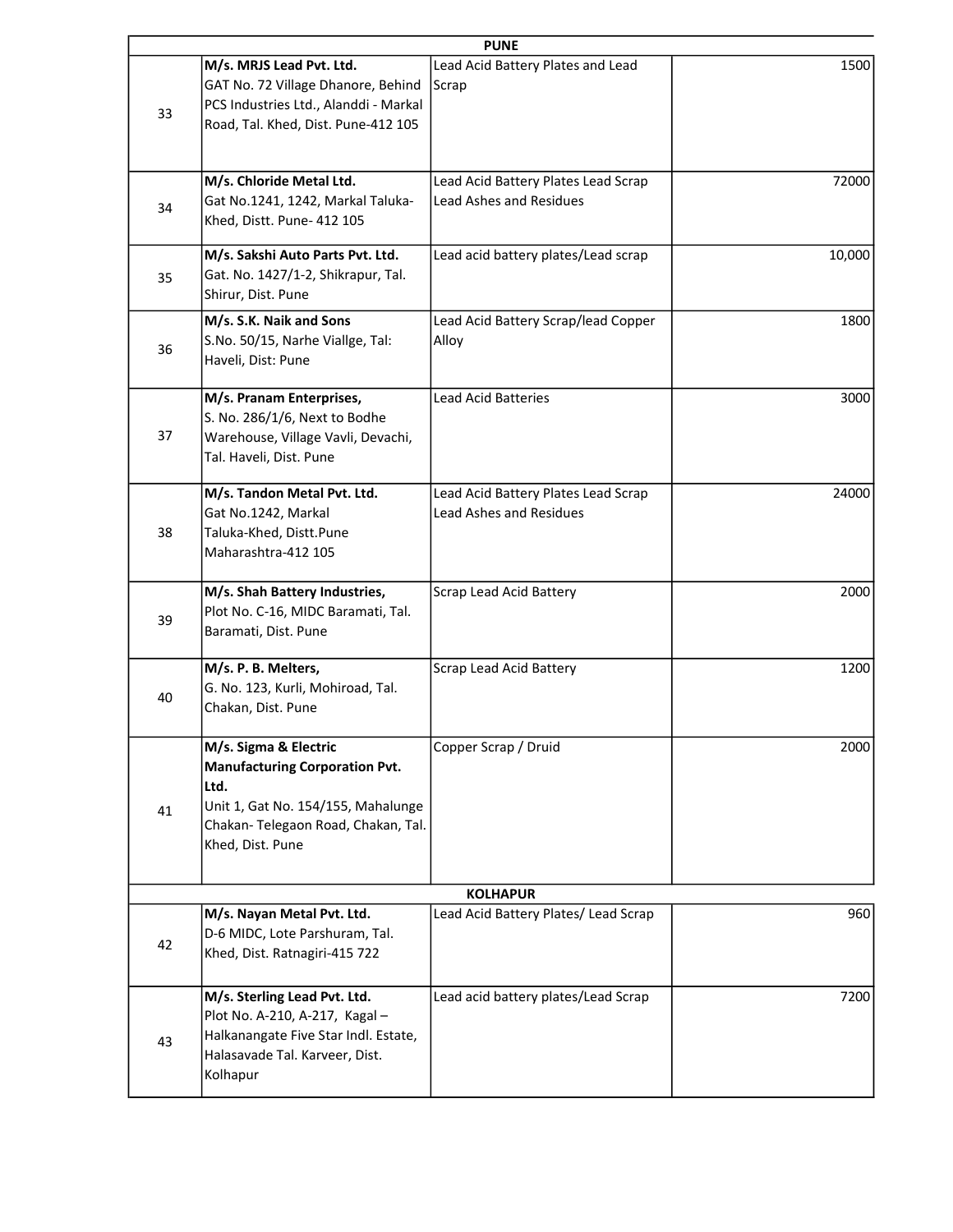|    | M/s. Rohini Metal Alloys                                                                                                          | Lead Scrap (excluding lead acid                              | 960   |
|----|-----------------------------------------------------------------------------------------------------------------------------------|--------------------------------------------------------------|-------|
| 44 | B-56, Kagal, Hatkangale Industrial<br>Area, Kolhapur                                                                              | batteries)                                                   |       |
| 45 | M/s. Dev Metal Refinery<br>Plot No. B-35, MIDC, Lote<br>Parshuram, Tal. Khed, Dist. Ratnagiri                                     | Lead acid battery plates/Lead scrap                          | 5000  |
|    |                                                                                                                                   |                                                              |       |
| 46 | M/s. Sangli Metal Industries<br>Plot No. 11, Gat No. 29 to 37, Sanjay<br>Indl. Estate, Madhavnagar, Sangali -<br>416406           | Lead Acid Battery Scrap/Plates / Lead<br>Scrap               | 3600  |
|    |                                                                                                                                   | <b>RAIGAD</b>                                                |       |
| 47 | M/s. Maharashtra Metal Industries<br>Plot No.14, Arkosh Industrial Estate,<br>Village: Dheku, Tal: Khalapur, District<br>- Raigad | Lead Acid Battery Plates/Lead<br>Scrap                       | 3600  |
| 48 | M/s. Vinowas Alloys LLP,<br>S. No. 9, Gorthankhurd, Tal.<br>Khalapur, Dist. Raigad                                                | Lead Acid Battery / Scrap                                    | 14400 |
|    |                                                                                                                                   | <b>NAVI MUMBAI</b>                                           |       |
| 49 | M/s. New Metal Refinery<br>Arvind Brothers, Compound Ganpati<br>Pada, Old Thane - Belapur Road,<br>Dighe, Navi Mumbai-400 065     | Lead acid battery plates/Lead<br>scrap                       | 3000  |
|    |                                                                                                                                   | <b>AURANGABAD</b>                                            |       |
| 50 | M/s. S.K. Agency<br>S.R.No,152/1, Plot No.41<br>Chatanaya Nagar Basmath, Tq.<br>Basmath, Distt. Hingoli                           | Lead Acid Battery Plates/Lead Scrap                          | 800   |
| 51 | M/s. Bharat Industries<br>Plot No. L-135, MIDC Area Dist.<br><b>Ahmad Nagar</b>                                                   | Lead Acid Battery Plates and Lead<br>Scrap                   | 1200  |
| 52 | M/s. Star Metal<br>Plot No: W-15, MIDC Parbhani                                                                                   | Lead Scrap, Lead acid Battery Scrap                          | 1200  |
| 53 | M/s. T. K. Metal<br>Plot No. C-46, MIDC, Omerga,<br>Osmanabad - 413 604                                                           | Lead Plates, Lead Scrap, Lead Scrap<br><b>Acid Batteries</b> | 2000  |
| 54 | M/s. Dolphin Battery<br>Recycler Pvt. Ltd.<br>Plot no: C-27, MIDC Khanapur, Tal:<br>Deglure, Dist: Nanded                         | Lead Acid BatteryScrap / Plates / Lead<br>Scrap              | 1800  |
| 55 | M/s. Mohan udyog<br>Plot No. D-51, MIDC Area, Krushrer,<br>Tal. Naigaon, Dist. Nanded                                             | Scrap Lead Acid Battery                                      | 1800  |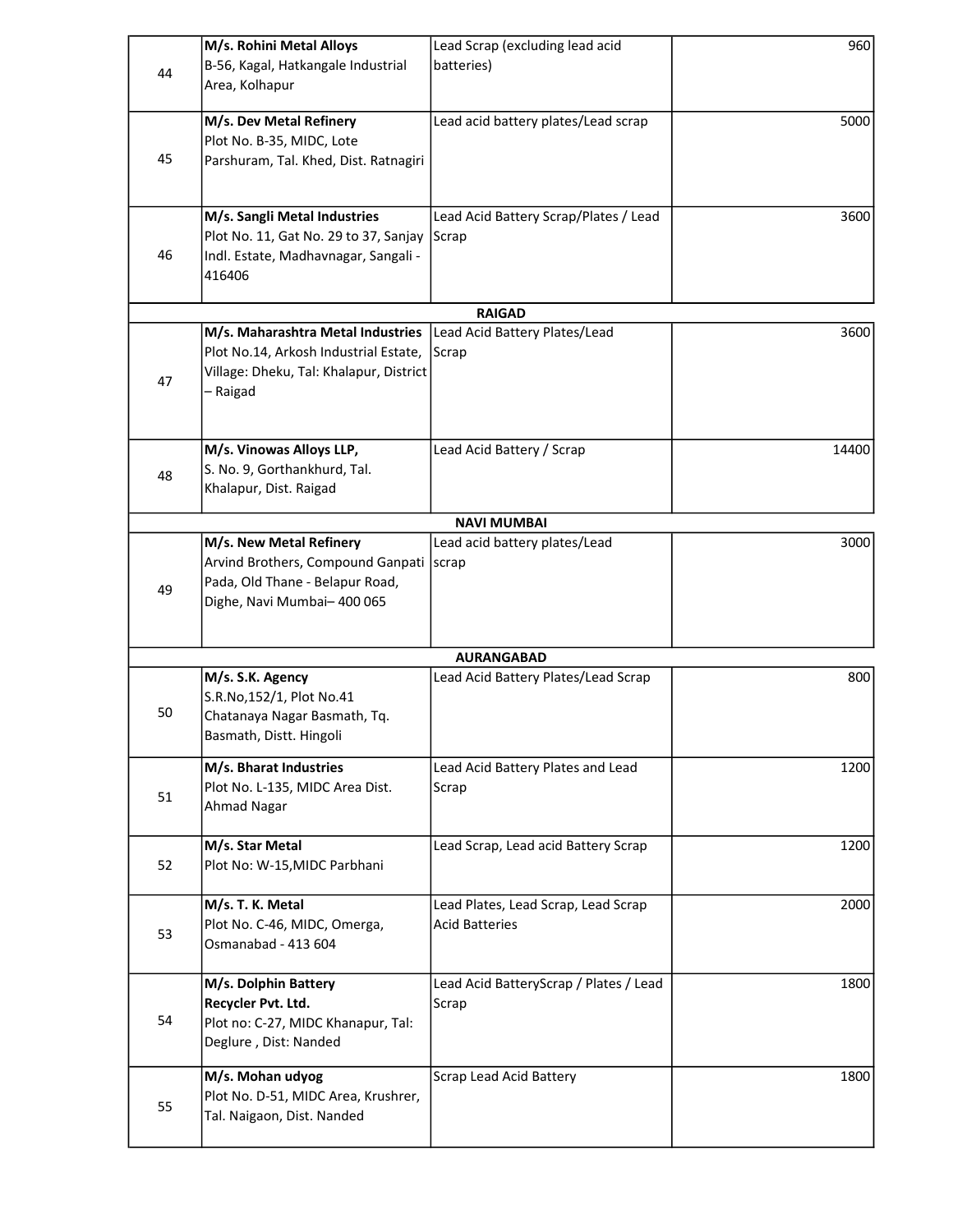|    | M/s. Bidada Industries Pvt. Ltd.<br>Plot No. C-34, 35, 36, MIDC Ausa, | <b>Scrap Lead Acid Batteries</b>                  | 6000 |
|----|-----------------------------------------------------------------------|---------------------------------------------------|------|
| 56 | Tal. Ausa, Dist. Latur                                                |                                                   |      |
|    | M/s. Sai Industries,                                                  | Lead Acid Battery Scrap                           | 1800 |
| 57 | Gat No. 11/2, At. Tagarkhed Po                                        |                                                   |      |
|    | Aurad Sha Tq Nilang, Dist. Latur                                      |                                                   |      |
|    | M/s. Pooja Pigments                                                   | <b>NAGPUR</b><br>Lead Acid Battery Scrap and Lead | 2100 |
| 58 | Khasra No.100, Behind Kalmna                                          | Scrap                                             |      |
|    | Kamptee Octroi Kalmna, Nagpur                                         |                                                   |      |
|    | M/s. Satwai Industries                                                | Lead acid battery plates/Lead scrap               | 360  |
| 59 | E-38 MIDC Hingna Nagpur                                               |                                                   |      |
|    | M/s. Singh Metal Works                                                | Lead Acid Battery Plates & Lead Scrap             | 100  |
| 60 | Khasra No.64, Old Khasala, Tal.                                       |                                                   |      |
|    | Kampatee, Distt. Nagpur                                               |                                                   |      |
|    | M/s. Shree Balaji Metals                                              | Lead Acid Battery Plates & Lead Scrap             | 4200 |
| 61 | 110, Maa Umiya Audyogir Sahari                                        |                                                   |      |
|    | Vasahat Maryadit Kopsi (BK), Tal.<br>Kamptse, Dist. Nagpur            |                                                   |      |
|    | M/s. Shree Ram Metals                                                 | Lead Acid Battery Plates/Lead Scrap               | 360  |
|    | Plot No.B-4/14, MIDC Butibori,                                        |                                                   |      |
| 62 | Thasil - Hingna, Distt. - Nagpur                                      |                                                   |      |
|    | Maharashtra                                                           |                                                   |      |
|    | M/s. Shree Metals (Mujbi) Private<br>Ltd.                             | Lead Acid Battery Plates & Lead Scrap             | 4932 |
| 63 | Plot No.312/2, At Mujbi, P.O.- Bela                                   |                                                   |      |
|    | Tah./ Dist. Bhandara-441 904                                          |                                                   |      |
|    | M/s. Sethi Pigments Pvt. Ltd.                                         | Lead Acid Battery Plates/ Lead Scrap              | 840  |
| 64 | Plot No.39, Wanjra Layout Kamptee                                     |                                                   |      |
|    | Road, Nagpur-400 026                                                  |                                                   |      |
|    | M/s. Rishabh Meta Process                                             | Lead Acid Battery Plates & Lead Scrap             | 1800 |
|    | Gut No.27/1, Village: Jamni (Dhaba),<br>Station                       |                                                   |      |
| 65 | Road, Tah + Distt. Bhandara - 441                                     |                                                   |      |
|    | 904                                                                   |                                                   |      |
|    | M/s. Guru Storage Batteries                                           | Lead Scrap, Lead acid Battery Scrap               | 720  |
| 66 | Plot No: 122, Vanjara Layout, Pili                                    |                                                   |      |
|    | nadi Inl Area, Nagpur                                                 |                                                   |      |
|    | M/s. Nagraj Alloys Pvt. Ltd.                                          | Lead Acid Battery Plates & Lead Scrap             | 6400 |
| 67 | Survey No.41, P.H. No. 20, Village<br>Asoli, Mouza Mahalgaon, Tal.    |                                                   |      |
|    | Kamptee, Dist. Nagpur                                                 |                                                   |      |
|    |                                                                       |                                                   |      |
|    | M/s. Shree Ram Metals<br>Plot No: 28, Survey                          | Lead Acid Battery Plates & Lead Scrap             | 2400 |
| 68 | no: 04, Kapsi Kurdh, Tal: Kamptee,                                    |                                                   |      |
|    | Dist: Nagpur                                                          |                                                   |      |
|    |                                                                       |                                                   |      |